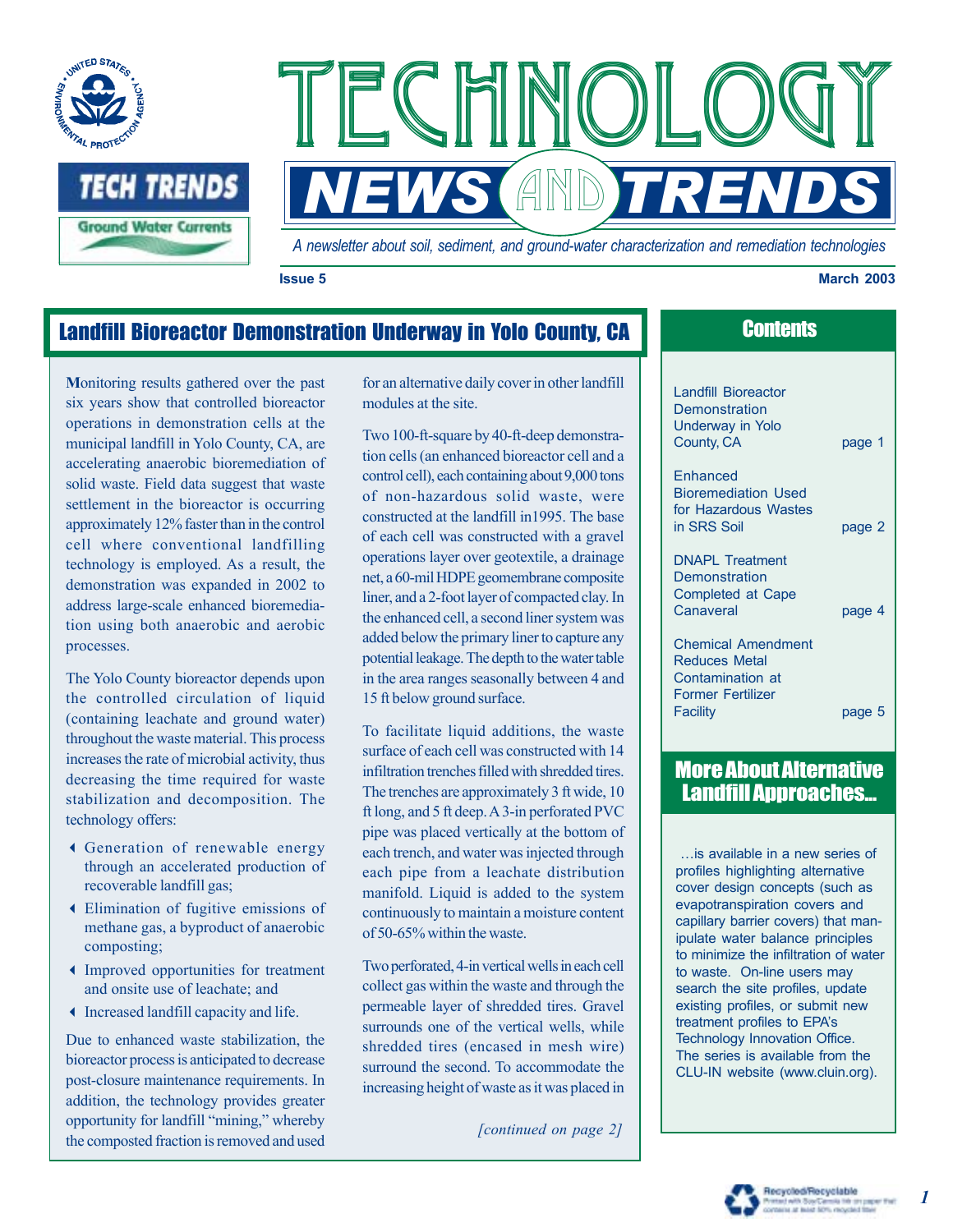### *[continued from page 1]*

the demonstration cells, well heights were increased as needed. Both cells are monitored for moisture, temperature, and pressure by 112 sensors wired to a continuous data logger.

Performance data confirm that waste degradation in the bioreactor cell should occur in 5-10 years, in contrast to the 30-100 years required in a conventional landfill. By reducing the overall pollutant load (leachate and landfill gas) early in the life of the landfill, the risk of groundcontamination caused by leachate and landfill gas seepage from an aging, defective, or damaged liner likely has decreased significantly. Recent data indicate that the bioreactor has reached a waste settlement rate of 15.8%, while the control unit reached slightly less than 3.8%.

(Figure 1). These results are confirmed by an increase in the total volume of methane gas that was generated; 240% more methane gas was generated by the enhanced cell than by the control cell.

Cumulatively, the enhanced bioreactor has generated 1.54 standard cubic feet of methane per dry pound (scf/lb) of waste, while the control cell has produced 0.64 scf/lb. This production increase suggests more favorable economics for operation of a gas-to-energy conversion facility associated with a bioreactor unit than with a conventional landfill.

InApril 2002, the demonstration was expanded to investigate both anaerobic and aerobic decomposition of waste in a 12-acre module containing 220,000 tons of solid waste. The module contains a 9.5-acre anaerobic cell similar to the initial bioreactor, and a 2.5-acre aerobic cell equipped with a vacuum system

for drawing air through the landfill. Aerobic operations are expected to degrade significant waste fractions such as ligneous (woody) materials that cannot be degraded anaerobically.Additional information on the technical and regulatory aspects of this —Project XL" initiative is available from the U.S. EPA at www.epa.gov/projectxl. The U.S. Department of Energy and the California Energy Commission has provided funding for this project.

*Contributed by Ramin Yazdani, Yolo County/Planning and Public Works Department (530-666-8848 or ramin.yazdani@yolocounty.org)* 



*Figure 1. Over six years of treatment, the bioreactor demonstrated a 4-fold increase in waste settlement at the Yolo County Central Landfill.* 

## Enhanced Bioremediation Used for Hazardous Wastes in SRS Soil

**I**n late 2002, the U.S. Department of Energy (DOE) completed treatability studies on the effectiveness of soil amendments for enhancing biodegradation of pesticides and polychlorinated biphenyls (PCBs) in soil at the Savannah River Site (SRS) inAiken, SC. Amendments consisting of carbon and nitrogen sources such as molasses and animal manure were applied through windrowing techniques. Study results indicate that all contaminants of concern decreased to concentrations below the treatability study goals following 3-6 months of treatment.

The field studies were conducted in treatment areas adjacent to the SRS "CMP Pits" waste site, which contains seven unlined pits that were used until 1979 for the disposal of solvents, pesticides, and lighting components. Due to the detection of

*[continued on page 3]*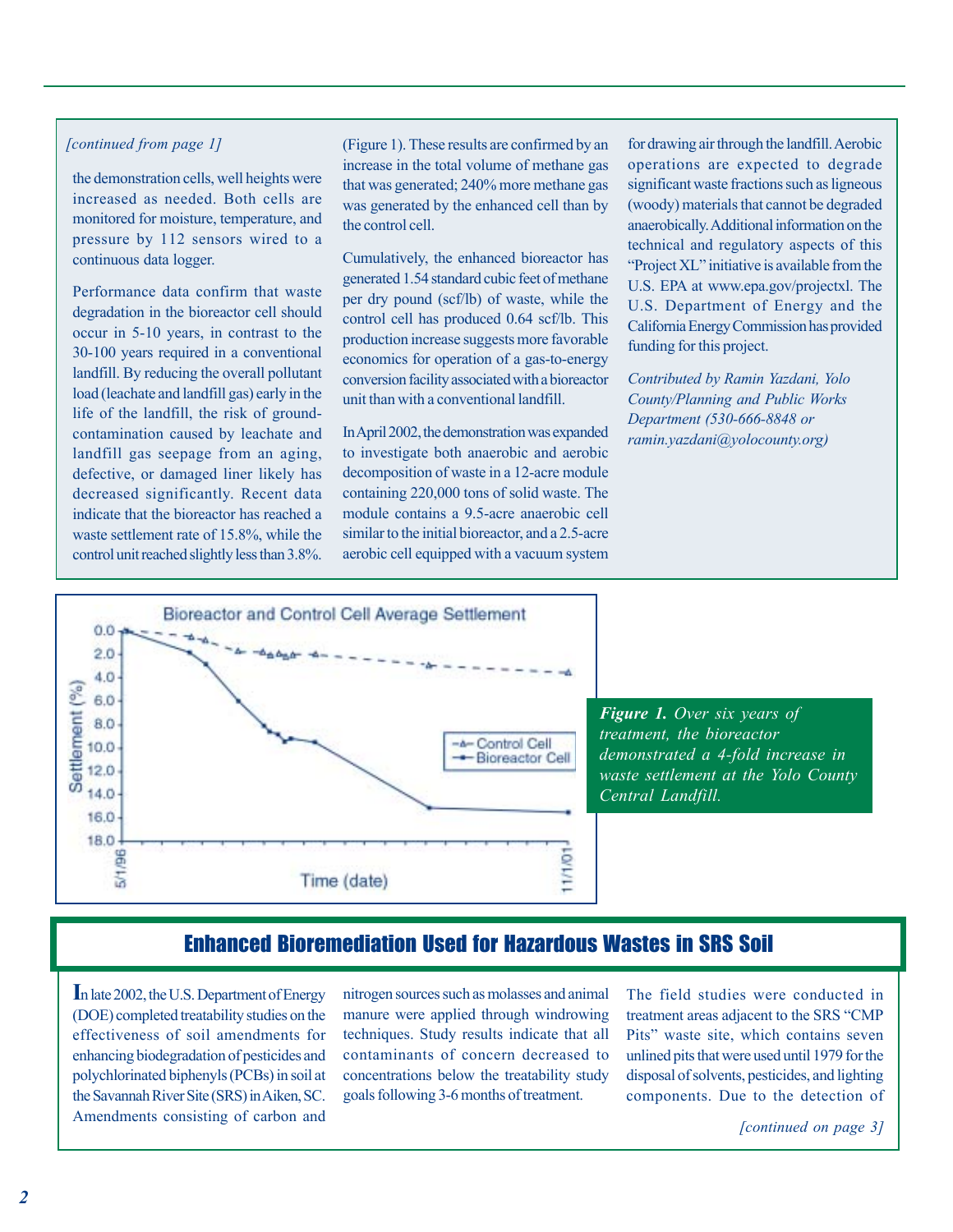

*Figure 2. Recent treatability studies on soil bioremediation at the SRS CMP Pits waste site evaluated various combinations of soil amendment applied through windrowing.* 

The presence of the herbicide Silvex moisture content of 18%. The presence of the heroteic Silvex<br>precluded incineration as a remedial option<br>for the contaminated soil. As a result, field<br>sufficient concentrations of boron, calcium, approximately 5,000 yd<sup>3</sup> of contaminated

of clayey sand with rocks and pebbles. In<br>previous studies, the soils were found to<br>be highly consolidated, low in pH, nutrient<br>deficient, and low in microbial diversity.<br>deficient, and low in microbial diversity.<br>Ground w

solvents in ground water, the pits were<br>exavated, backfilled, and covered by a low-<br>permeability cap in 1984. Surface soil in the<br>permeability cap in 1984. Surface soil in the exercised, backmed, and evolved by a low<br>
approximately 600 yd<sup>3</sup> of contaminated soil in<br>
adjacent "ballast area," where material was<br>
staged during excavation, was found to<br>
staged during excavation, was found to<br>
contai

For the condumnated son.75 a result, heat<br>studies were initiated to evaluate solution<br>to evaluate and through cobalt, copper, iron potassium, magnesium, soil remaining at the CMP Pits. At an<br>bioremediation enhanced through Surface soil in the treatment areas, which treatment initiated by an anaerobic process occurring at the site. In May 2003, DOE will was used in the treatability studies, consists reduced the time to three months. issue the final treatability study report.

*[continued from page 2]* Field studies involving cycled aerobic and showed concentration reductions reaching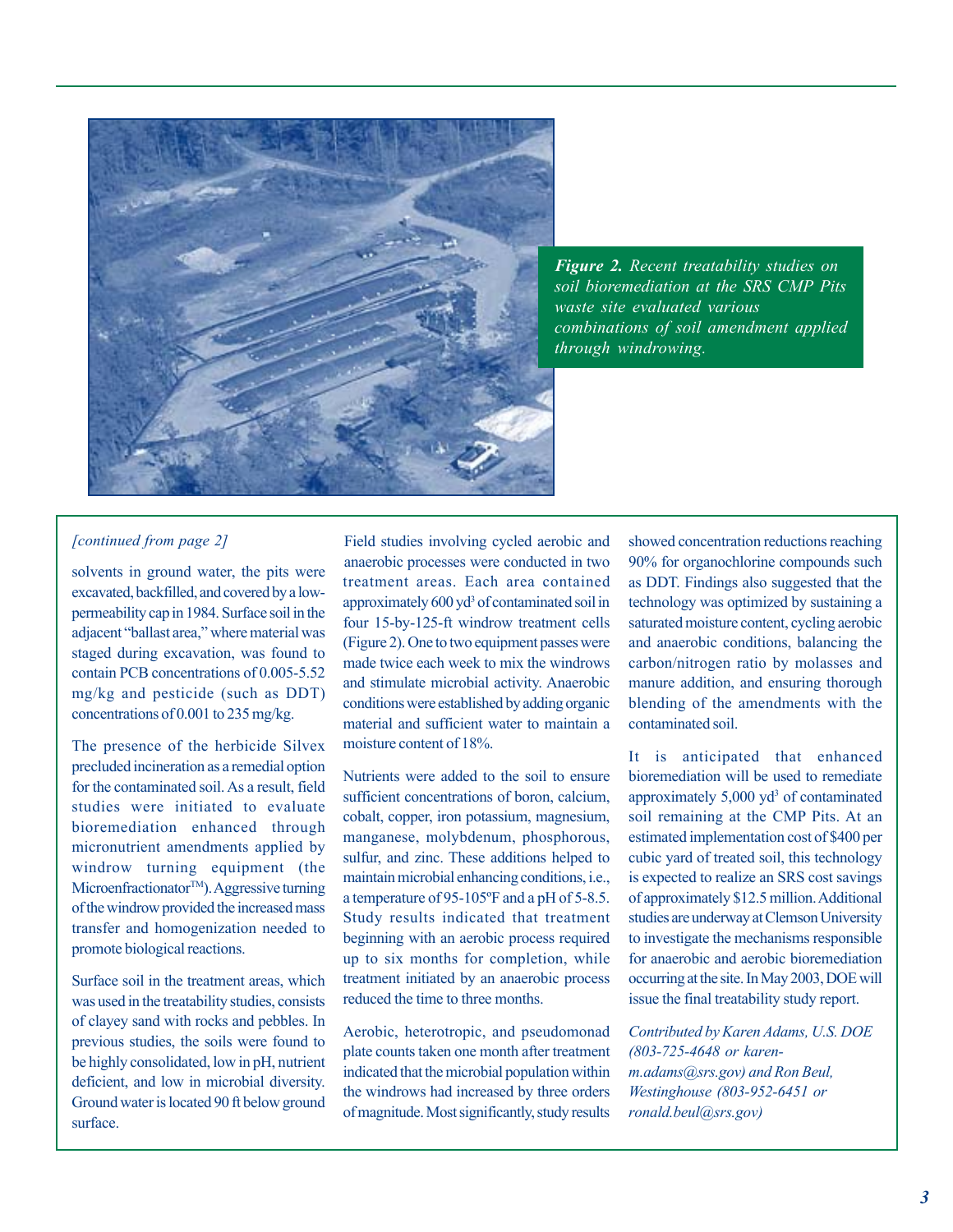## DNAPL Treatment Demonstration Completed at Cape Canaveral

**I**n 1997, the Interagency DNAPL Consortium initiated side-by-side field evaluations of in-situ chemical oxidation (ISCO), six-phase heating (SPH), and steam injection/extraction (SI/E) for treating trichloroethene (TCE) dense non-aqueous phase liquid (DNAPL) at Cape Canaveral, FL (see July 2001 *Ground Water Currents*  [www.cluin.org]). Final demonstration results indicate that these technologies likely destroyed, captured, or removed 84-97% of the total TCE DNAPL.

The former Cape Canaveral launch site encompasses extensive areas of TCE DNAPL due to the past use of TCE solvent for rocket engine flushing and equipment cleaning. Three 50-by-75-ft treatment cells were constructed at the site in a side-byside setting that allowed for technology evaluations under a single set of conditions. Apparent mass reduction for the three technologies tested were estimated by analyzing pre- and post-remediation soil cores taken from the saturated zone at depths of 5-45 ft below ground surface.

In the ISCO cell, pre-treatment data indicated a total TCE mass of 6,100 kg with 5,000 kg of TCE present as DNAPL. The mass of total TCE following treatment decreased to 1,100 kg with 800 kg of TCE DNAPL. Spatial data showed good distribution of the oxidant (potassium permanganate) throughout the cell, with the exception of a corner of the cell in the vicinity of a building. Post treatment data indicated that TCE declined sharply in patterns consistent with the oxidant distribution.

Data from the SPH cell indicated a pretreatment total TCE mass of 11,300 kg with 10,500 kg of TCE DNAPL. The post-treatment total TCE mass in this cell was 1,100 kg with 300 kg TCE DNAPL.Approximately 1,950 kg of TCE vapor and a small amount of TCE degradation products (together accounting for approximately 17% of the total TCE) were recovered aboveground during SPH operations. The amount of TCE remaining in the cell following treatment (approximately 10%), plus that recovered by the vapor extraction system, accounted for approximately 27% of the total TCE estimated to be present before treatment. The unaccounted mass of TCE may be attributed to:

- 3 Erroneous mass estimates for TCE;
- 3 Escape of extracted TCE into the vapor treatment system prior to measurement;
- 3 Escape of TCE vapor emissions into the atmosphere;
- 3 Lateral subsurface migration of TCE beyond the cell boundaries; and/or
- 3 In-situ TCE destruction by hydropyrolysis oxidation or other reactions.

Based on thermocouple data and onsite characterization of the three lithologic zones within the demonstration area, vapor and contaminated ground water appeared to migrate laterally beyond the SPH cell. Lateral migration of shallow ground water beyond the cell was found to increase as a result of heavy rainfall during the test. Additionally, displacement of contaminated ground water in the adjacent ISCO cell caused by potassium permanganate injection may have contributed to contaminated groundwater transport from the SPH cell.

Data from the SI/E test cell indicated a pretreatment total TCE mass of 10,400 kg with 9,300 kg of TCE DNAPL. Following treatment, the total TCE mass had decreased to 1,500 kg with 1,000 kg TCE DNAPL. To avoid contaminant migration beyond the test cell, hydraulic control was implemented by

*[continued on page 5]* 



*Figure 3. Apparent mass reduction estimates during the Cape Canaveral demonstration ranged from 82% to 97% based on analysis of pre- and postsoil cores.*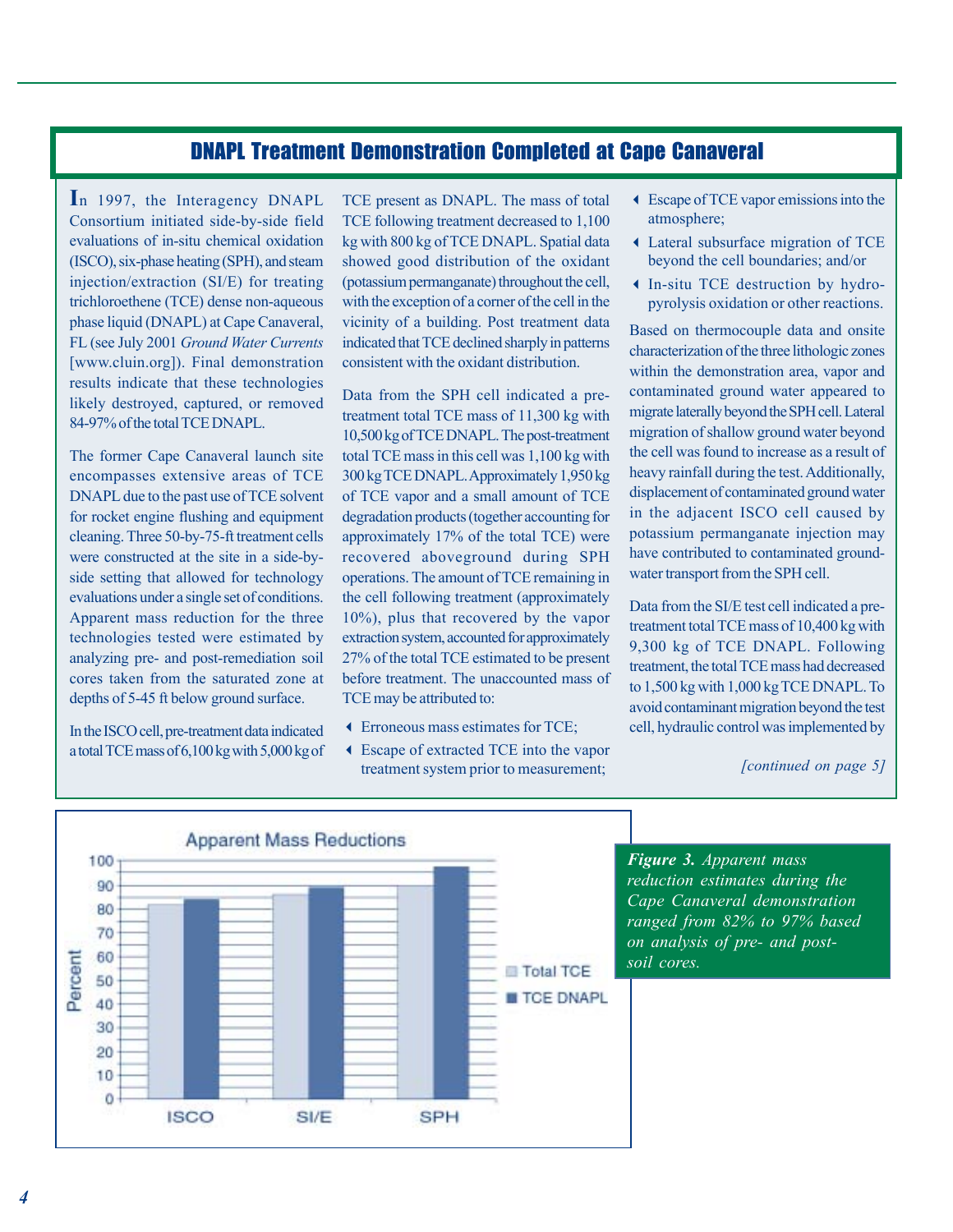### *[continued from page 4]*

injecting steam in the center of the cell and extracting vapor and ground water from recovery wells located along the cell perimeter. Thermocouple data verified that most of the cell was heated sufficiently to vaporize the TCE, with minimal temperature increases beyond the cell boundary. More than 3,962,000 gallons (11 pore volumes) of ground water were pumped from the recovery wells during the test. The use of recovery wells positioned along the cell perimeter, where ground water from outside of the cell also was captured, contributed to the high volume of water pumped from the wells.

Apparent mass reductions in total TCE mass and TCE DNAPL were determined for the three technologies tested (Figure 3). Analysis indicated an SI/E cost of \$134, SPH cost of \$64, and ISCO cost of \$234 for each kg of TCE removed or destroyed. Costs per cubic meter of material treated were estimated at \$152 for SPH, \$265 for ISCO, and \$283 for SI/E. It is anticipated that these costs may be lowered through additional system design optimization and in large-scale applications benefiting from economy of scale. The Interagency DNAPL Consortium will issue a comprehensive report on this demonstration in 2004. Additional

information about the consortium's activities is available at www.getf.org/ dnapl.

*Contributed by Thomas Holdsworth, U.S. EPA (513-569-7675 or holdsworth.thomas@epa.gov); Jackie Quinn, NASA (321-867-8410); Thomas Early, Oak Ridge National Laboratory (865-576-2103); and Laymon Gray, Florida State University (850-644- 5516)* 

# Chemical Amendment Reduces Metal Contamination at Former Fertilizer Facility

**R**emediation efforts at a former fertilizermanufacturing site illustrate the challenges posed by metal contamination in saturated soil. Several technologies were evaluated over the past three years at the 2.5-acre Former Ashepoo Phosphate/Fertilizer Works site near Charleston, SC. Treatment technologies that were considered sequentially and field-tested in various degrees included: (1) a permeable reactive barrier (PRB); (2) in-situ, high-pressure injection of chemical amendment; (3) in-situ, low-pressure chemical injection; and (4) solidification/stablization. Significant concentration reductions for the primary metals of concern (arsenic and lead) in soil and ground water were achieved only through a solidification/stabilization involving excavation of contaminated soil, mechanical mixing with amendment, and backfilling with treated soil.

The Ashepoo site is located in lowlands between the Ashley and Cooper Rivers. It is underlain by 1-8 feet of low-strength fill and debris above 14-28 ft of loose permeable sand resting on low-permeability clay; the water table is approximately 4 ft below

ground surface. The fertilizer manufacturing process used at Ashepoo between the mid 1800s and the 1960s involved dissolution of phosphate rock (containing trace levels of naturally-occurring arsenic) with sulfuric acid in lead-lined vats. Dissolved lead and arsenic were found at concentrations up to 18 mg/L and 220 mg/L, respectively. Additionally, the pH of ground water was as low as 0.4 standard units, which is a common result of fertilizer manufacturing practices used in the past.

In 1999, a PRB was selected as the preferred remedy for the site. Pre-design investigations, however, found the remedy was not appropriate due to unfavorable hydrogeologic conditions. Field tests to evaluate the potential of in-situ stabilization/solidification by chemical amendment began in 2000. Remediation goals for lead and arsenic stabilization required that concentrations of arsenic and lead in the leachate of unsaturated soil be less than 5.0 mg/L. Remediation goals for arsenic and lead concentrations in ground water at a point downgradient of the contaminant source area were less than 0.050

*[continued on page 6]* 

### Contact Us

## *Technology News and Trends*  **is on the NET!**

**View, download, subscribe, and unsubscribe at:** 

> <http://www.epa.gov/tio> <http://clu-in.org>

*Technology News and Trends*  welcomes readers' comments and contributions. Address correspondence to:

Ann Eleanor Technology Innovation Office

(5102G) U.S. Environmental Protection Agency Ariel Rios Building 1200 Pennsylvania Ave, NW Washington, DC 20460 Phone: 703-603-7199 Fax: 703-603-9135